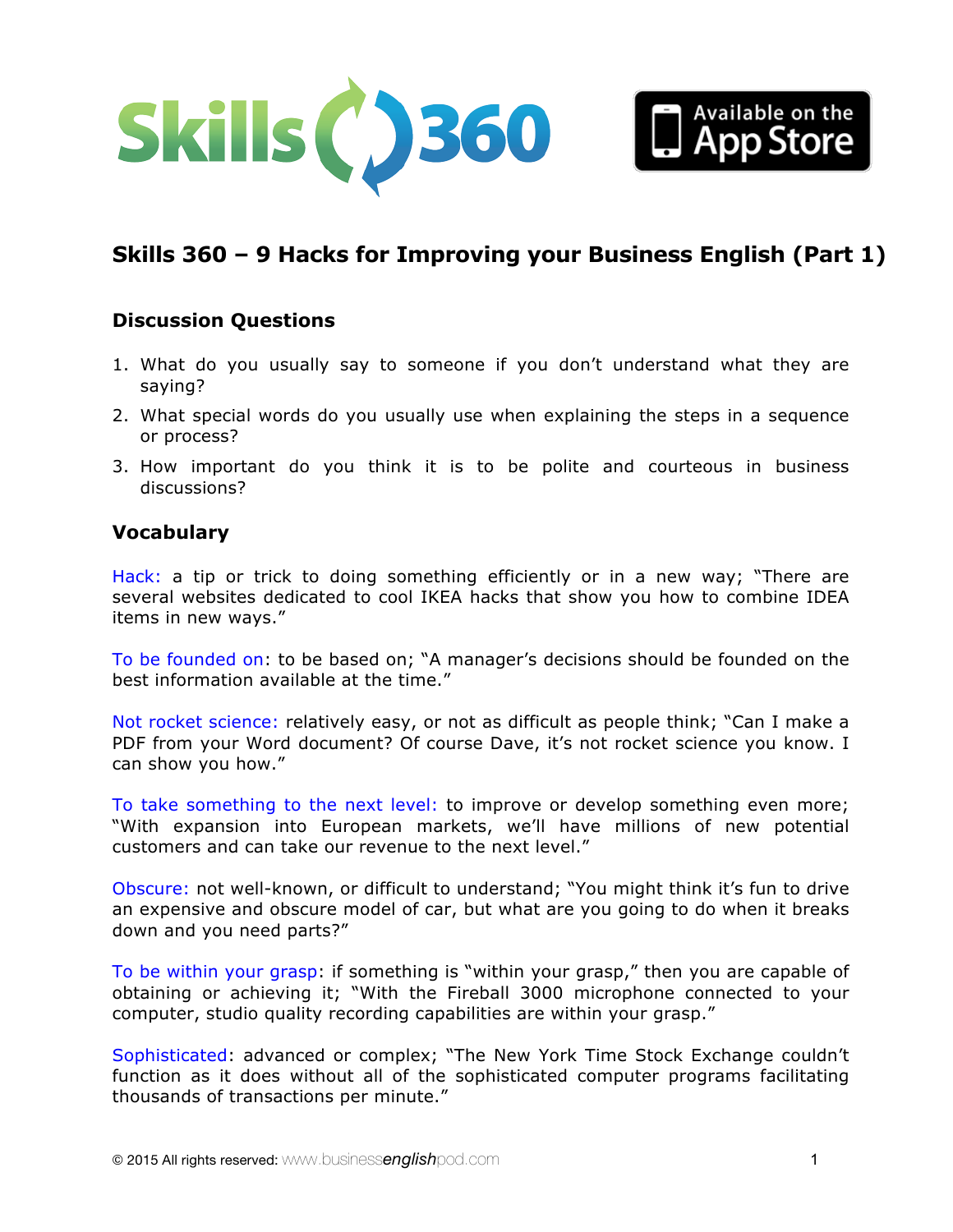On a human level: related to human relationships or concerning people and their emotions, rather than ideas or things; "Gerald is a good technical manager and really knows the field, but he's not the best at relating to staff on a human level."

Concise: expressed simply and briefly; "You've only got about 10 minutes to present to the executive team, so make sure you are really concise."

To-the-point: direct and relevant; "If you want an honest opinion about your design, ask Vera. Her feedback is always to-the-point, but still constructive."

Engaged: attentive, involved in something, or actively participating; "We thought it would be fun not just to have a great Christmas party, but to get all the staff engaged in actually planning it."

A two-way street: a situation involving two people or groups working together or giving and taking equally; "You have to understand that these negotiations are a two-way street, and that you need to give something up if you want management to give you something."

To scratch your head: if a person "scratches his head," he is showing he is confused by something; "Several people appeared to be scratching their heads when I explained the key ratios, so I went over it again, but more slowly."

To raise your eyebrows: to move your eyebrows upward, to show surprise or disbelief; "Jack, if you propose another round of budget cuts, leadership is going to raise their eyebrows and tell you it's impossible."

To pose a question: to ask a question; "The presenter started off by posing a really tough question to the audience; for the rest of his presentation, he answered that question."

Latter: if you mention two things, then you can refer to the first as the "former" and the second as the "latter;" "We need to hire a new programmer and a certified energy manager; the former should be easy, because there are so many programmers out there, but the latter might be tough."

To give it another shot: to try again; "I didn't pass the Certified General Accountants exam last spring, so I'm going to give it another shot this fall."

"You can bet:" it is certain that; "Once one gas station lowers its prices, you can bet the others on the same street will do the same."

To dress something up: to decorate or make something more formal; "Listen Ron, stop dressing up your criticism and just tell me directly what you didn't like about my presentation."

Logic: the way that ideas are connected or the quality of ideas being reasonable; "If the government is saying that household debt is too high, I don't see the logic in cutting interest rates further.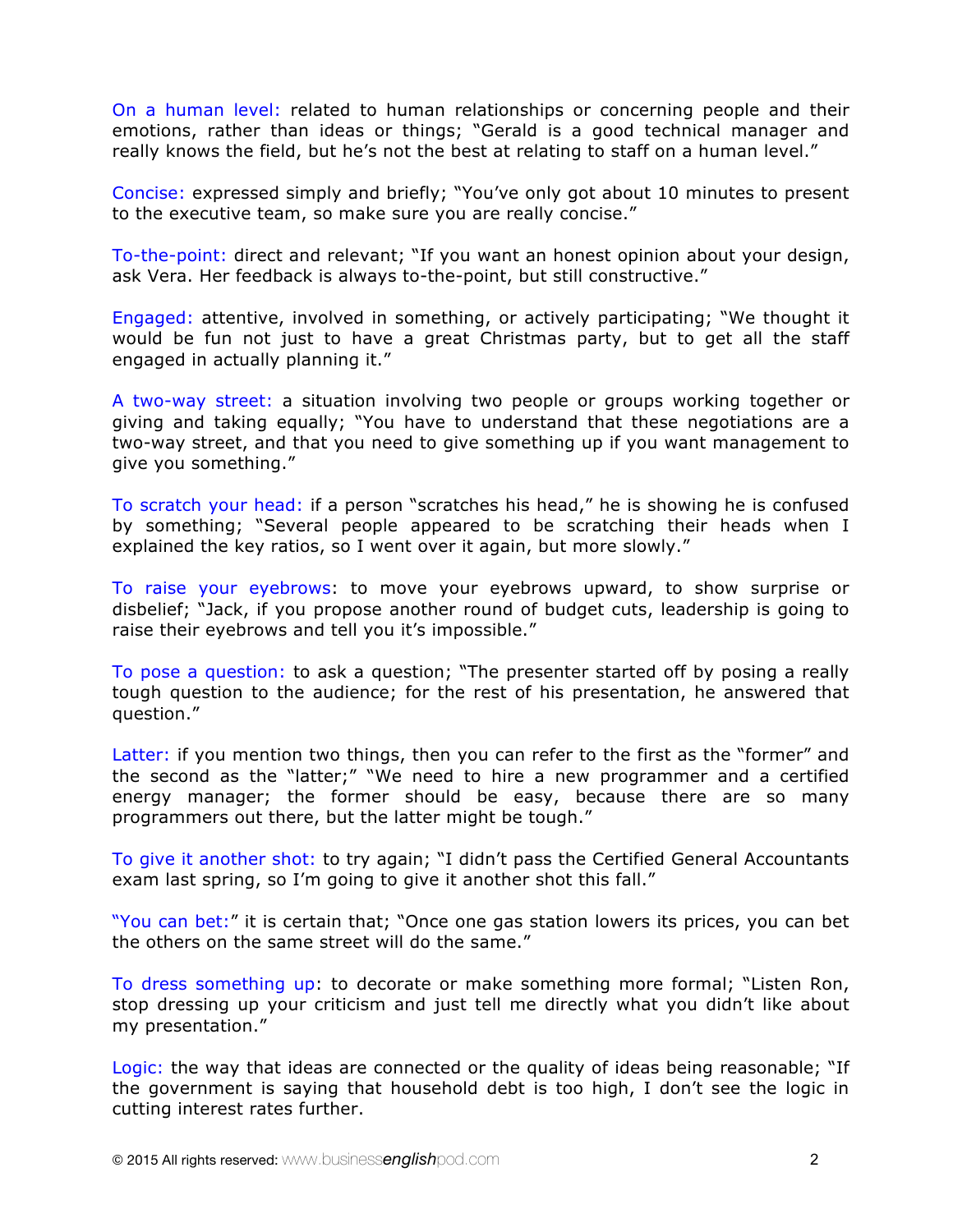Sequence: an order of things; "Well, it looks like you completed all the steps in starting up the machine, but not in the write sequence."

To get fancy: to use complex instead of simple solutions or words; "It's fine if the introduction to the proposal is worded nicely, but don't get too fancy when it comes to explaining our solution. Just make it simple and clear."

To see where someone is going: to understand how someone's ideas are connected; "First you talked about controlling spending, but now you're talking about new investments. I don't see where you're going with all this."

Random: made or done without method or reason; "We conduct random drug tests on all athletes, but if there's cause for concern, we'll select specific athletes for testing."

Courteous: polite and respectful; "Even if you disagree strongly with your colleagues in a meeting, you should remain courteous and voice your disagreement nicely."

After all: all things considered, because of course; "I'm sure Wendy will be able to close the deal. After all, she's won the annual sales award three years in a row."

Modals: a kind of helping verb that shows possibility, obligation, permission, or ability; "When making a request, the modal "could" is slightly more polite than the modal "can.""

To be a ticket to something: a sure way of achieving something; "Many self-made entrepreneurs will tell you that it's hard work, not luck, that is the real ticket to success."

Courtesy: polite and respectful behaviour; "North Americans doing business in Asia must understand how important basic courtesy is in relationship-building."

Over the top: extreme, too much, or exaggerated; "Todd, I think your solution to this little crisis is too over the top. We can't really cut 200 staff to ensure a dividend for the shareholders next quarter."

To run through: to summarize or explain something briefly; "Okay ladies and gentlemen, to finish up today I'd like to run through some of the important decisions we've just made."

Train of thought: a line of thinking or series of connected ideas; "Okay, now, where were we. That was a great question, but I seem to have lost my train of thought. So… oh right, now I remember."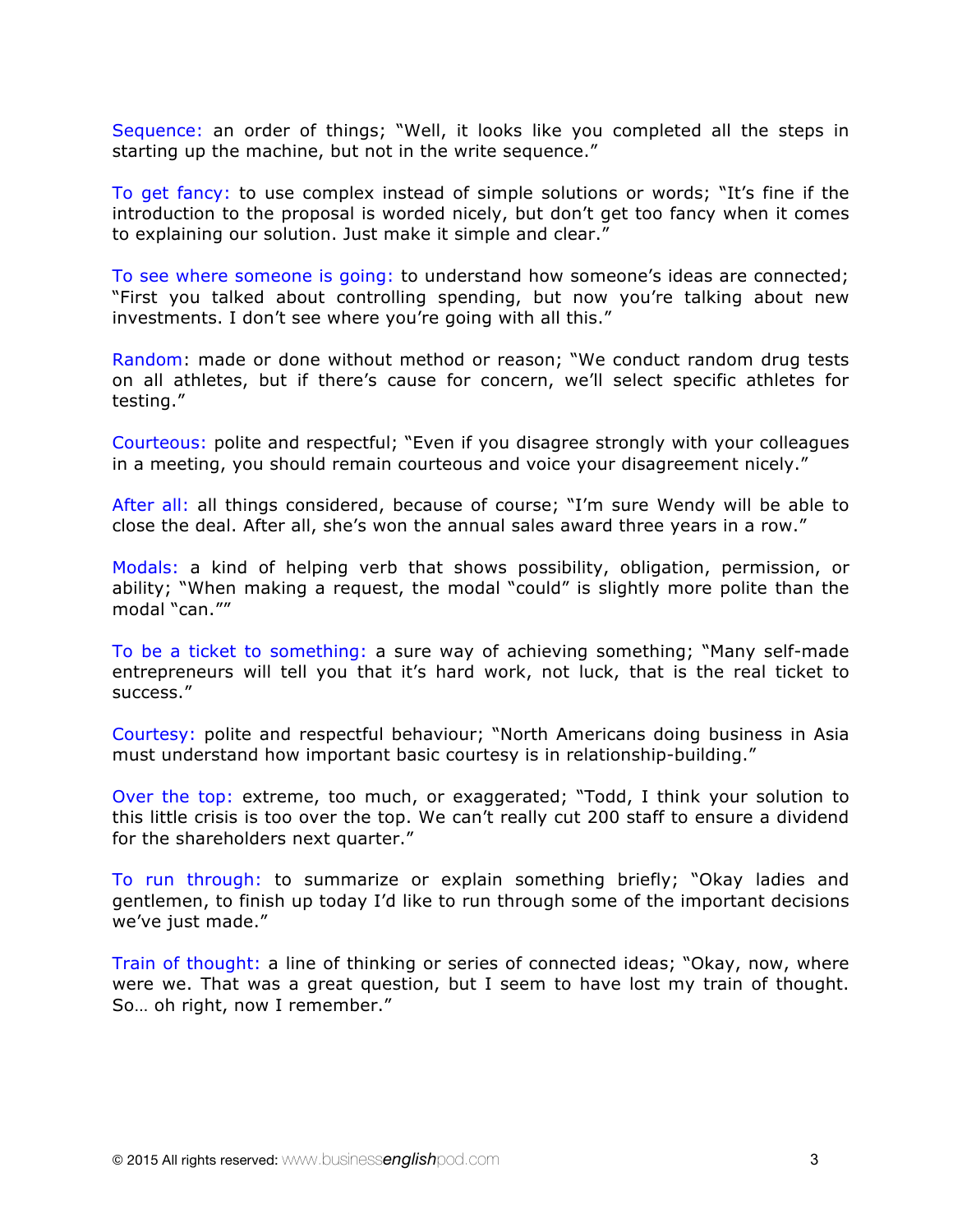## **Transcript**

Hello and welcome back to the Skills 360 podcast. I'm your host, Tim Simmons, and today I want look at some quick and easy hacks you can use to improve your business English.

Business is all about relationships, and relationships are founded on good communication. And while English may seem like a difficult language, being a great communicator and connecting with people isn't rocket science. You can learn just a few techniques that will take your business English skills to the next level. And I'm not talking about learning a thousand new words or some obscure rules of grammar. The tips I want to give you are fully within your grasp right now.

Let's start with a real easy one: keep it simple. Use the language you know, and that your listeners know, to communicate your message in simple terms. Do you really think a sophisticated vocabulary is going to impress people? Or help you negotiate a good price from a supplier? Probably not. And it won't help you connect with people on a human level. Listen to any great political speech or watch any great presentation online, and you'll notice that the speaker keeps things simple.

Simple also means short, or concise. Why use 50 words when you can use 15? Everyone appreciates language that is clear and to-the-point. So keep it simple, and you'll keep people engaged.

But what happens when *other* people *don't* keep it simple? Communication is a twoway street, and sometimes you find yourself scratching your head at what someone else is saying. So what you really need to do is to clarify. And remember to be specific about what it is you don't understand. If a supplier tells you a part is "temporarily unavailable," which isn't very clear, don't just raise your eyebrows and say "pardon?" Instead, say something like "what exactly do you mean when you say this part is *temporarily unavailable*?" That will encourage the speaker to be more specific.

Another way to clarify is to check back and confirm. That sounds something like "So, you think we shouldn't build a new website, right?" Or maybe it means saying "You're saying John is the best applicant, am I correct?" Checking back and confirming is a great way to clarify because it poses a yes-no question. The person can either say "yes, that's what I mean," or "no, that's not what I mean." And if it's the latter, the person can then give it another shot. And you can bet they'll be extra clear so you don't have to ask again.

So, we've talked about being simple and clarifying. Now here's another crucial technique for communicating clearly: connect your ideas. Your ideas *are*, in fact, connected, right? So make that clear to your listeners. You can use simple linking words, like *and, so*, and *but*. Or you can dress it up a bit with some more formal expressions. For example, you might say: "Product A is the cheapest. *However*, cost is not the only consideration. We also need to think about quality. For this reason, I think we should go with Product B." Can you hear how important those words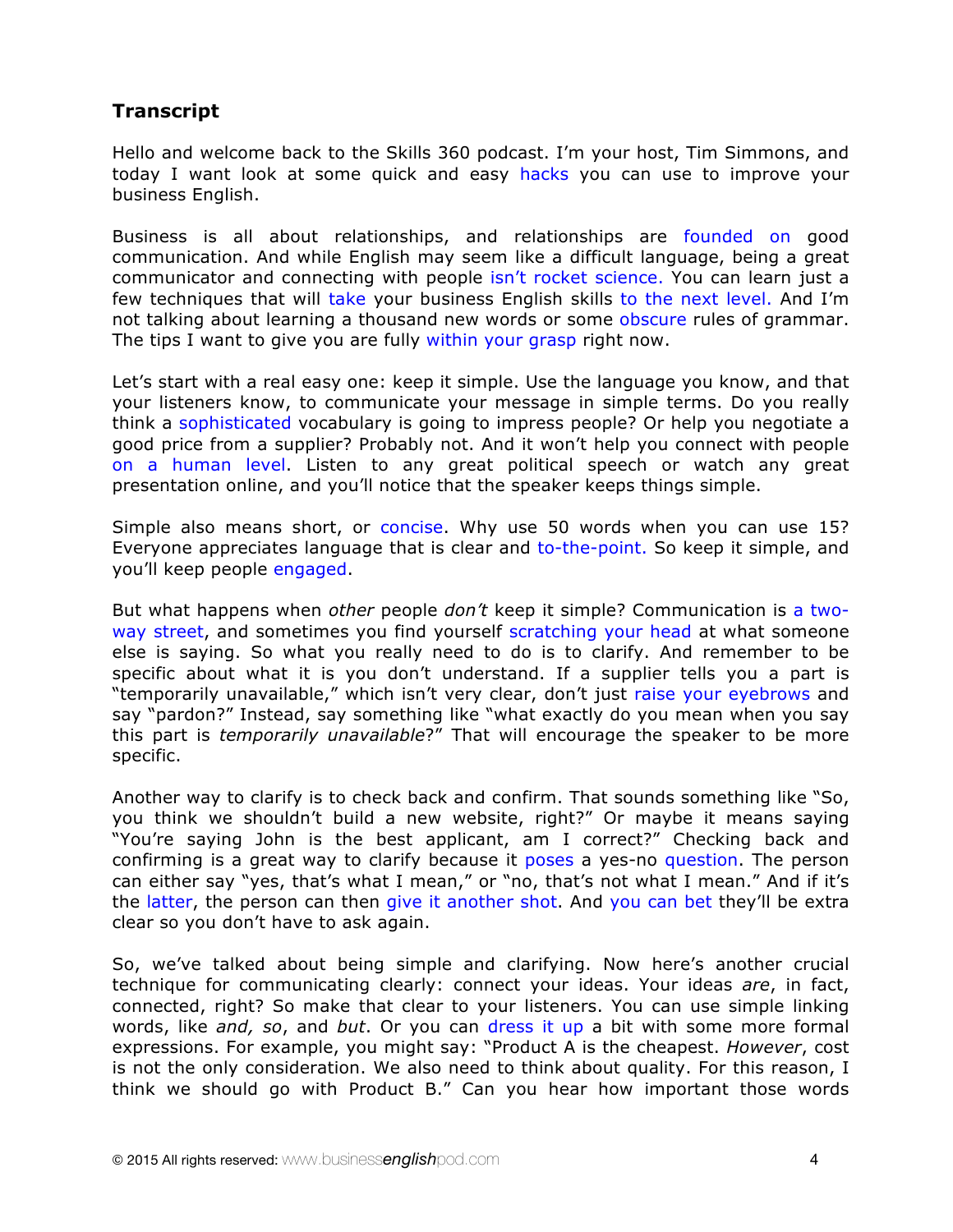"however" and "also" and "for this reason" are? These linking words help show the connection between your ideas. And they help listeners see your logic.

Connecting your ideas can also mean showing a sequence. And once again, you don't have to get fancy. Basic words like "first," "second," "next," and "lastly" can help people see where you're going. But if you *don't* connect your ideas, they will sound like a random collection of thoughts. And you yourself might have to answer some of those clarifying questions I just mentioned.

Now there's one more business English hack I want to give you today: remember to be polite and courteous. After all, you're trying to connect with people and make a good impression, right? There's an old saying that goes like this: "people buy from people they like." So be friendly and polite.

And being polite begins with those little words we call modals, like "could," "might," and "would." Whether you're making a suggestion, giving feedback, or asking permission, modals are your ticket to courtesy. And remember that questions are always better than commands. So we don't say "give me a pen." Instead, use a modal and a question and say: "could I have a pen?" You don't have to go over the top, but with a simple, polite, and courteous approach, you'll do great.

So, let's run through these four tips once again. First of all, I suggested keeping it simple to keep people engaged. Next, I advised you to ask questions to clarify when you don't understand. Then I talked about the importance of connecting your ideas so listeners can understand your train of thought. And finally, I suggested making sure you're friendly and polite. These are all great ways to communicate better and connect with people. But is that *all* there is to it? No, actually, I've got a few more great techniques for you in our next episode. So be sure to tune in!

That's all for today. If you'd like to test yourself on what we've just covered, have a look at the **BusinessEnglishPod.com** website. There you'll find a quiz about today's show as well as a complete transcript.

So long. And see you again soon.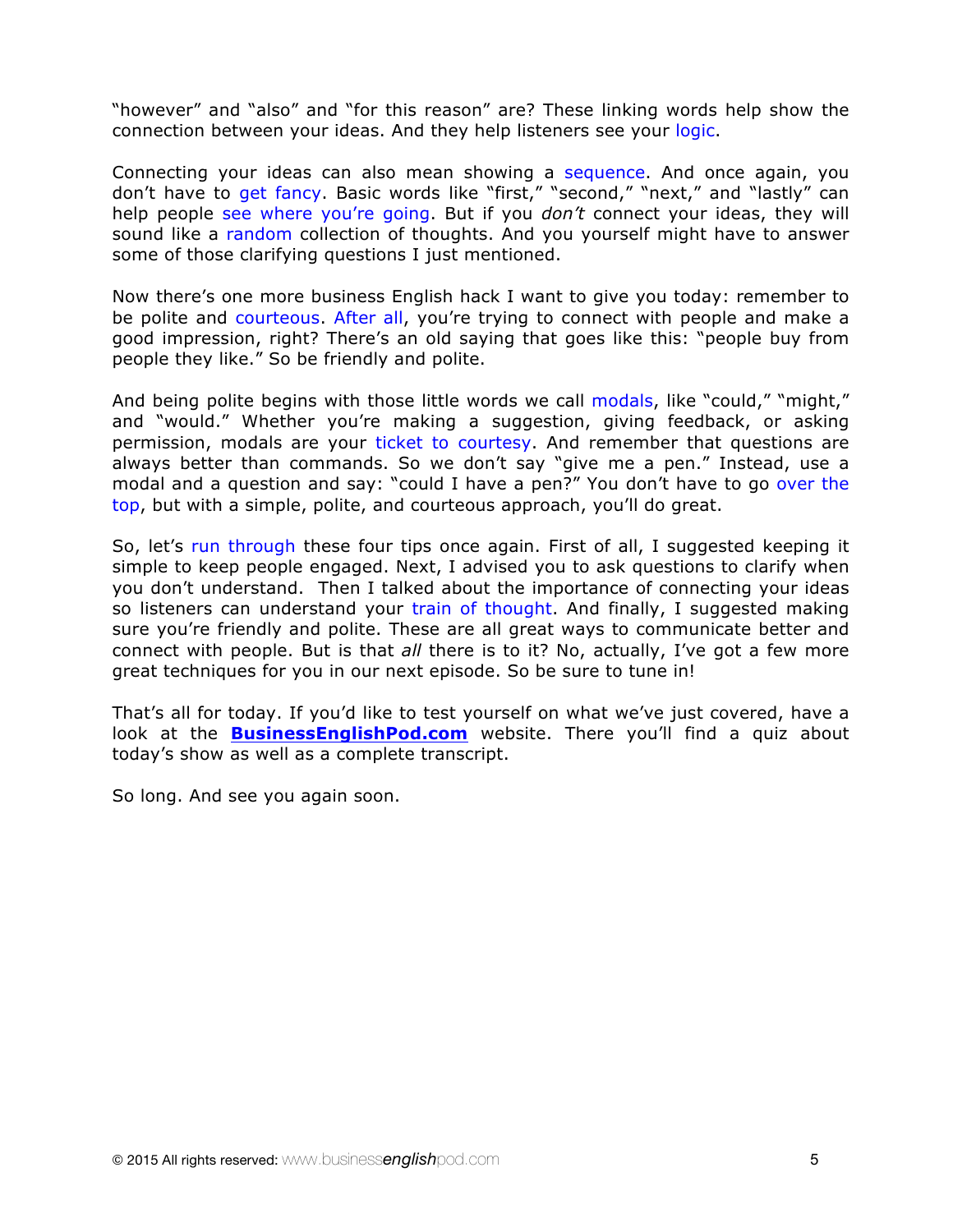## **Review**

- 1. Which of the following describes language that "keeps it simple?" [choose 2]
	- A Sophisticated
	- B Concise
	- C To-the-point
	- D Courteous
- 2. Which of the following are good examples of clarifying techniques?
	- A "I'm sorry, but I'm not sure I understand."
	- B "So, you're saying that the ads aren't effective, is that right?"
	- C "Would you mind explaining a bit more?"
	- D "What do you mean when you say participation is imperative?"
- 3. Why is checking back and confirming a good clarification technique?
	- A It is polite.
	- B It doesn't make people feel uncomfortable.
	- C It is easy to understand.
	- D It poses a yes/no question.
- 4. In the following sentence, what are the linking words? [choose all that apply] We saw profits increase, but we shouldn't be too excited yet. We still have *underperforming divisions. Therefore we need to continue our focus on improving work systems. Otherwise, we'll lose what we've just gained.*
	- A But
	- B Yet
	- C Have
	- D Therefore
	- E Continue
	- F Improving
	- G Otherwise
	- H Gained
- 5. Which of the following are given as keys to speaking with courtesy? [choose 2]
	- A Saying "please."
	- B Asking questions.
	- C Using the correct intonation.
	- D Using modal verbs.
- 6. What is NOT recommended as a good way to improve your business English skills?
	- A Learning lots of new vocabulary.
	- B Speaking concisely.
	- C Connecting your ideas.
	- D Asking question when you don't understand.